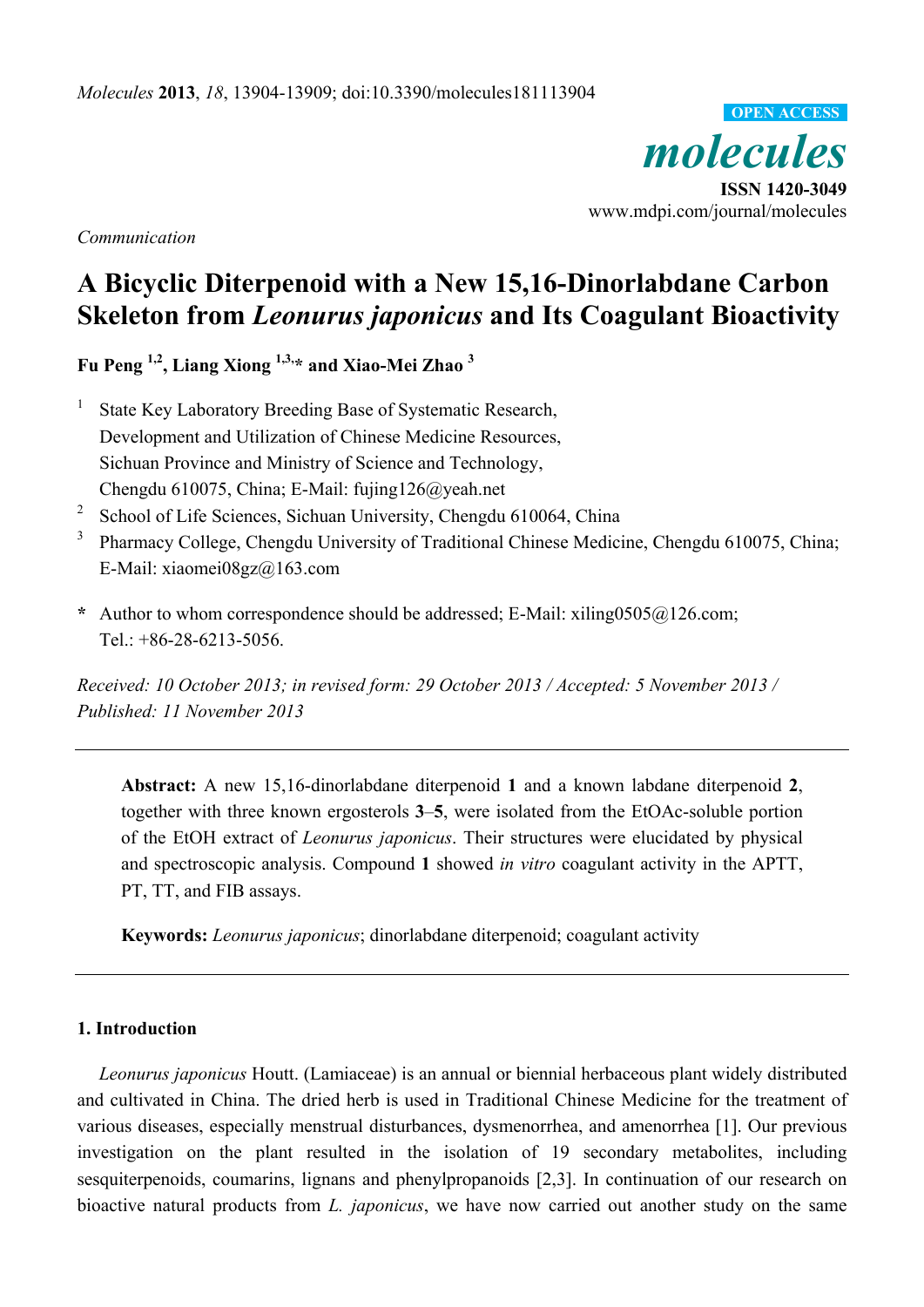EtOH extract. The present study has led to the isolation of diterpenoids and ergosterols, including a new norditerpenoid, (−)-3*α*-acetoxy-6*β*-hydroxy-15,16-dinorlabd-8(9)-ene-13-yne-7-one (**1**), and four known compounds, leoheteronin F (**2**) [4], (22*E*,24*R*)-5*α*,8*α*-epidioxyergosta-6,9(11),22-trien-3*β*-ol (**3**) [5], (22*E*,24*R*)-5*α*,8*α*-epidioxyergosta-6,22-dien-3*β*-ol (**4**) [5], and (22*E*)-ergosta-6,9,22-triene-3*β*,5*α*,8*α*triol (**5**) [6] (Figure 1). Compound **1**, an unusual bicyclic diterpenoid possessing a new 15,16-dinorlabd carbon skeleton, showed coagulant activity by shortening the activated partial thromboplastin time (APTT), prothrombin time (PT), and thrombin time (TT), and increasing the fibrinogen (FIB) levels. This paper reports the isolation, structure elucidation, and bioassays of these compounds.

**Figure 1.** Structures of compounds **1**–**5**.



## **2. Results and Discussion**

Compound **1** was obtained as a colorless oil, and its IR spectrum showed the presence of OH  $(3,456 \text{ cm}^{-1})$ , acetylenic bond  $(3,291 \text{ and } 2,120 \text{ cm}^{-1})$ , carbonyl  $(1,728 \text{ and } 1,659 \text{ cm}^{-1})$  and double bond (1,607 cm<sup>-1</sup>) groups. The molecular formula  $C_{20}H_{28}O_4$  of **1**, with seven degrees of unsaturation, was indicated by the HRESIMS peak at  $m/z$  355.1883  $[M+Na]^+$  (calcd. for  $C_{20}H_{28}O_4Na$ , 355.1885). The <sup>1</sup>H-NMR spectrum of 1 displayed resonances attributable to five tertiary methyl groups [ $\delta$ <sub>H</sub> 1.00 (H<sub>3</sub>-17), 1.42 (H<sub>3</sub>-18), 1.48 (H<sub>3</sub>-19), 1.81 (H<sub>3</sub>-20), and 1.99 (H<sub>3</sub>-2')], a monosubstituted acetylenic bond  $[\delta_H 2.47$  (t,  $J = 2.4$  Hz, H-14)], two oxymethines  $[\delta_H 4.60$  (t,  $J = 3.0$  Hz, H-3), 4.19 (dd,  $J = 4.2$ , 3.0 Hz, H-6)], an aliphatic methine  $[\delta_H 1.97$  (d,  $J = 3.0$  Hz, H-5)], and four aliphatic methylenes between  $\delta_H$  1.70 and 2.60 (Table 1). It also displayed an exchangeable resonance assignable to a secondary hydroxy proton at  $\delta_H$  4.53 (d, *J* = 4.2 Hz, OH-6). The <sup>13</sup>C-NMR and DEPT spectra of 1 showed a total of 20 carbon resonances corresponding to the above protonated units and six quaternary carbons, including a conjugated carbonyl ( $\delta$ C 198.1) and a conjugated tetrasubstituted double bond ( $\delta$ C 166.5 and 129.6) which implied an *α*,*β*-unsaturated ketone system for compound **1**. The presence of an acetoxyl group in 1 was indicated by the signals of the ester carbonyl ( $\delta$ C 170.4) in the <sup>13</sup>C-NMR and the methyl ( $\delta_H$  1.99) in the <sup>1</sup>H-NMR. In addition, the signals of the sp quaternary carbon ( $\delta_C$  83.9) and sp methine ( $\delta_c$  70.6,  $\delta_H$  2.47) were characteristic of a terminal alkynyl group. These spectroscopic data suggested that **1** was an unusual bicyclic dinorditerpenoid possessing an *α*,*β*-unsaturated ketone system, a terminal alkynyl unit, and substitutions of a hydroxyl and an acetoxyl group.

The above conjecture was confirmed by 2D NMR data analysis. The proton and corresponding carbon resonances in the 2D NMR spectra of **1** were assigned by the gHSQC experiment. The  $H_2$ -1/H<sub>2</sub>-2/H-3, H-5/H-6, and H<sub>2</sub>-11/H<sub>2</sub>-12 coupling correlations in the gCOSY spectrum revealed three vicinal coupled systems (Figure 2). In the HMBC spectrum, two- and three-bond correlations of H-3/C-1, C-2, C-4, C-5, C-17, C-18, and C-1′; H-6/C-4, C-5, C-7, C-8, and C-10; OH-6/C-5 and C-6;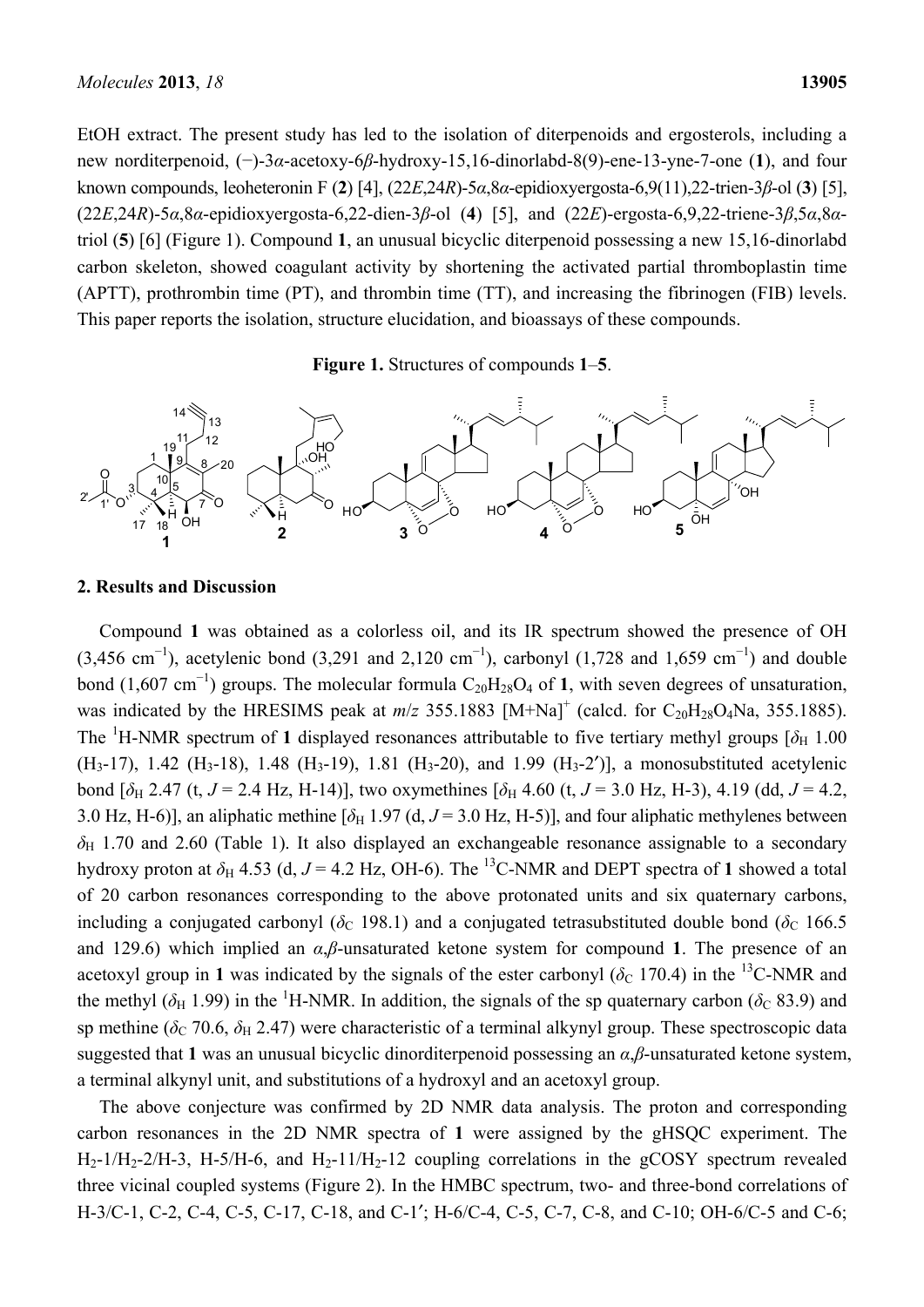H<sub>2</sub>-11/C-8, C-9, C-10, C-12, and C-13; H-14/C-12; H<sub>3</sub>-17 and H<sub>3</sub>-18/C-3, C-4, and C-5; H<sub>3</sub>-19/C-1, C-5, C-9, and C-10; H3-20/C-7, C-8, and C-9 (Figure 2), in combination with the vicinal coupled signals, indicated that the planar structure of **1** was 3-acetoxy-6-hydroxy-15,16-dinorlabd-8(9)-ene-13-yne-7-one.

| No. | $\delta_{\rm H}$     | $\delta_{\rm C}$ | No.          | $\delta_{\rm H}$ | $\delta_{\rm C}$ |
|-----|----------------------|------------------|--------------|------------------|------------------|
|     | $1.73 \text{ m}$     | 31.7             | 12           | 2.37 m           | 18.5             |
| 2   | $2.16$ m, $1.72$ m   | 23.5             | 13           |                  | 83.9             |
| 3   | $4.60$ t $(3.0)$     | 78.5             | 14           | 2.47 t $(2.4)$   | 70.6             |
| 4   |                      | 38.0             | 17           | 1.00 s           | 27.5             |
| 5   | 1.97 d(3.0)          | 48.5             | 18           | $1.42$ s         | 24.4             |
| 6   | 4.19 dd $(4.2, 3.0)$ | 71.4             | 19           | 1.48 s           | 22.1             |
| 7   |                      | 198.1            | 20           | $1.81$ s         | 11.9             |
| 8   |                      | 129.6            | 1'           |                  | 170.4            |
| 9   |                      | 166.5            | $2^{\prime}$ | 1.99 s           | 21.0             |
| 10  |                      | 41.5             | $OH-6$       | 4.53 d $(4.2)$   |                  |
| 11  | $2.58 \t(7.8)$       | 29.5             |              |                  |                  |

**Table 1.** <sup>1</sup>H- (600 MHz) and <sup>13</sup>C-NMR (150 MHz) data of **1** (in Me<sub>2</sub>CO- $d_6$ ,  $\delta$  in ppm, *J* in Hz).

The configuration of **1** was elucidated on the basis of the NOESY interactions and interproton coupling patterns [7–9]. A relatively small coupling constant of H-3 ( $J = 3.0$  Hz) and the distinct NOE between H-3 and H3-18 (Figure 2) confirmed the assignment of H-3 as *β*-equatorial orientation [8]. The H-5 and H-6 coupling constant  $(J = 3.0 \text{ Hz})$  placed the two protons *cis* to each other in an *α*-axial, *α*-equatorial orientation, leaving the OH-6 as *β*-axial, which was confirmed by the NOE correlations of H3-17 with H-5 and H-6. These data conclusively proved the new structure of **1** as (−)-3*α*-acetoxy-6*β*hydroxy-15,16-dinorlabd-8(9)-ene-13-yne-7-one.

**Figure 2.** (a) Key  ${}^{1}H$ ,  ${}^{1}H$ -COSY and HMBC correlations of 1; (b) Key NOESY correlations of 1.



The coagulant activity of the compounds was examined by monitoring activated partial thromboplastin time (APTT), prothrombin time (PT), thrombin time (TT), and fibrinogen (FIB) levels. A summary of the results for compound **1** is shown in Table 2. At concentrations of 1 mg/mL and 0.1 mg/mL, compound **1** shortened the APTT, PT, and TT and increased the content of FIB. Compared to the normal saline control group, they were statistically significant ( $p < 0.05$  or  $p < 0.01$ ), except for the PT at 0.1 mg/mL. Although there was no statistical difference in the APTT, PT, and TT between the group of 0.01 mg/mL and the normal saline group, treatment with compound **1** at this concentration resulted in obviously increased FIB ( $p < 0.05$ ). The above results showed that compound 1 had coagulant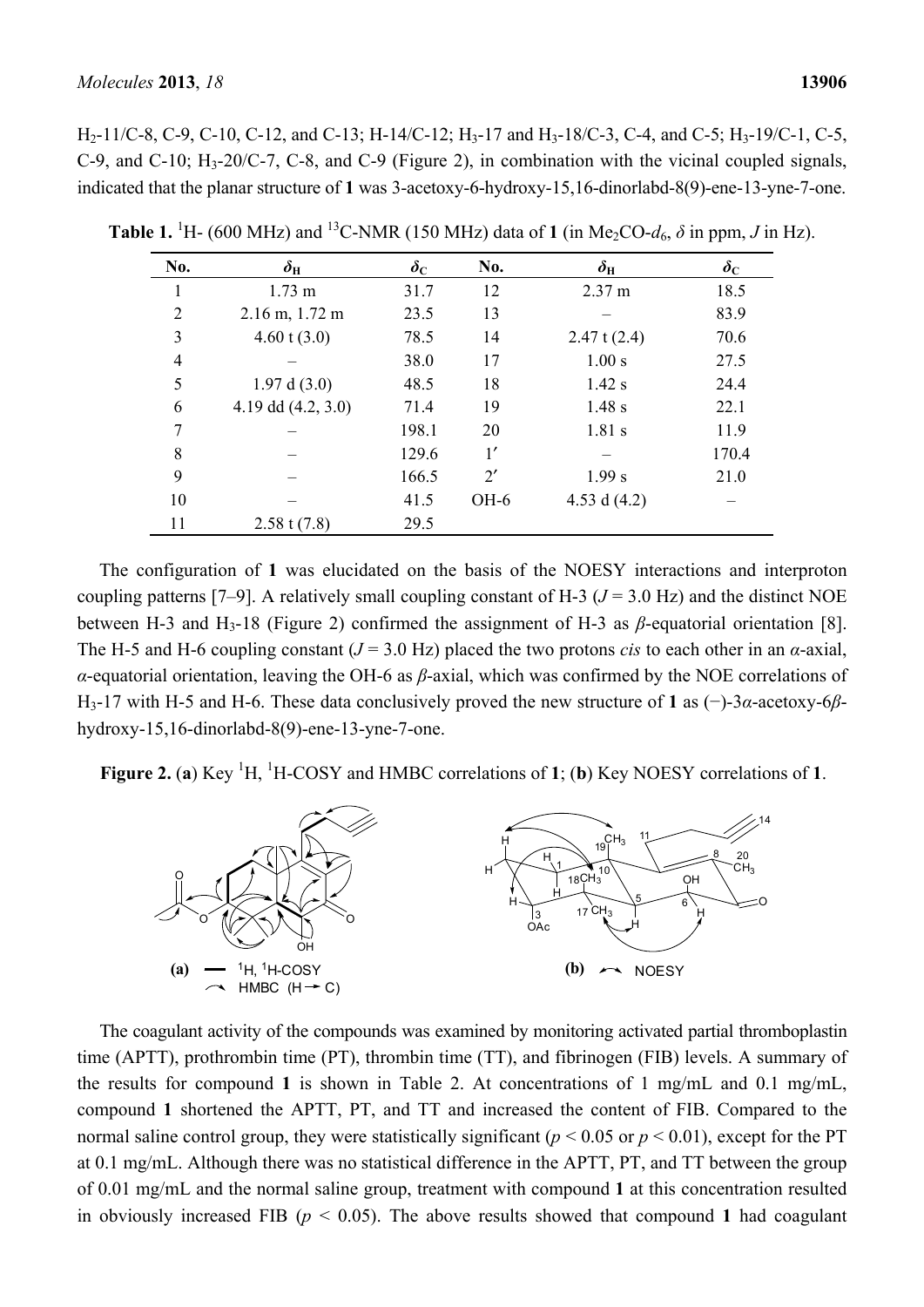activity via multiple pathways. Other isolated compounds were inactive in the blood coagulation assay at the concentrations of 1 mg/mL, 0.1 mg/mL, and 0.01 mg/mL.

| <b>Sample</b> | Dose              | $\bf APTT(S)$       | PT(s)            | TT(s)              | FIB(g/L)          |
|---------------|-------------------|---------------------|------------------|--------------------|-------------------|
| Control       | Normal saline     | $31.22 \pm 6.20$    | $9.98 \pm 0.54$  | $53.24 \pm 5.91$   | $1.59 \pm 0.08$   |
| Compound 1    | $1 \text{ mg/mL}$ | $28.88 \pm 5.57$ ** | $9.87 \pm 0.47*$ | $49.94 \pm 3.46$ * | $1.64 \pm 0.03$ * |
|               | $0.1$ mg/mL       | $29.66 \pm 4.90$ *  | $9.94 \pm 0.44$  | $50.77 \pm 4.43$ * | $1.66 \pm 0.03$ * |
|               | $0.01$ mg/mL      | $31.38 \pm 4.87$    | $10.00 \pm 0.49$ | $53.28 \pm 3.98$   | $1.65 \pm 0.06*$  |

Table 2. Coagulant activity of compound 1<sup>a</sup>.

<sup>a</sup> Each value represents the means  $\pm$  SEM (n = 10); \* *p* < 0.05 as compared to control; \*\* *p* < 0.01 as compared to control.

#### **3. Experimental**

#### *3.1. General*

NMR spectra were recorded on a INOVA-500 or Bruker-AVIIIHD-600 spectrometers. HRESIMS were measured with a Waters Synapt  $G_2$  HDMS. IR spectra were recorded on a Nicolet 5700 FT-IR microscope instrument (FT-IR microscope transmission). Optical rotations were measured with a Perkin-Elmer 341 plus. Column chromatography was performed with silica gel (200–300 mesh, Yantai Institute of Chemical Technology, Yantai, China), MCI gel CHP 20P (75–150 μm, Mitsubishi Chemical, Co., Tokyo, Japan), and Sephadex LH-20 (Amersham Pharmacia Biotech AB, Uppsala, Sweden). HPLC separation was performed on an instrument consisting of a Cometro 6000LDS pump and a Cometro 6000PVW UV/VIS detector with an Ultimate (250  $\times$  10 mm) preparative column packed with  $C_{18}$  (5 µm). TLC was carried out with glass precoated silica gel GF<sub>254</sub> plates (Qingdao Marine Chemical Inc., Qingdao, China).

## *3.2. Plant Material*

The *L. japonicus* herb was collected in May of 2012 from a field in Wenjiang District, Chengdu City, Sichuan Province, China. Plant identity was verified by Prof. Min Li (Chengdu University of TCM, Sichuan, China). A voucher specimen (SYMC-0522) was deposited at the School of Pharmacy, Chengdu University of TCM, China.

## *3.3. Extraction and Isolation*

The air-dried herb of *L. japonicus* (20 kg) was extracted with 95% EtOH (3  $\times$  160 L) at room temperature for  $3 \times 72$  h. The ethanolic extract was evaporated under reduced pressure to yield a dark brown residue (1.2 kg). The residue was suspended in  $H<sub>2</sub>O$  and then successively partitioned into EtOAc (400 g) and n-BuOH (160 g) fractions. The EtOAc extract was subjected to silica gel CC using a gradient elution of petroleum ether–acetone (100:1–0:1) to afford nineteen fractions ( $F_1-F_{19}$ ) based on TLC analysis.  $F_6$  was further separated by MCI with a gradient of increasing MeOH (50%–100%) in water to yield six subfractions  $F_{6-1}-F_{6-6}$ . The successive separation of  $F_{6-4}$  with Sephadex LH-20 (petroleum ether−CHCl3−MeOH, 5:5:1) and with PTLC (petroleum ether−EtOAc 5:1) yielded **1** (6 mg)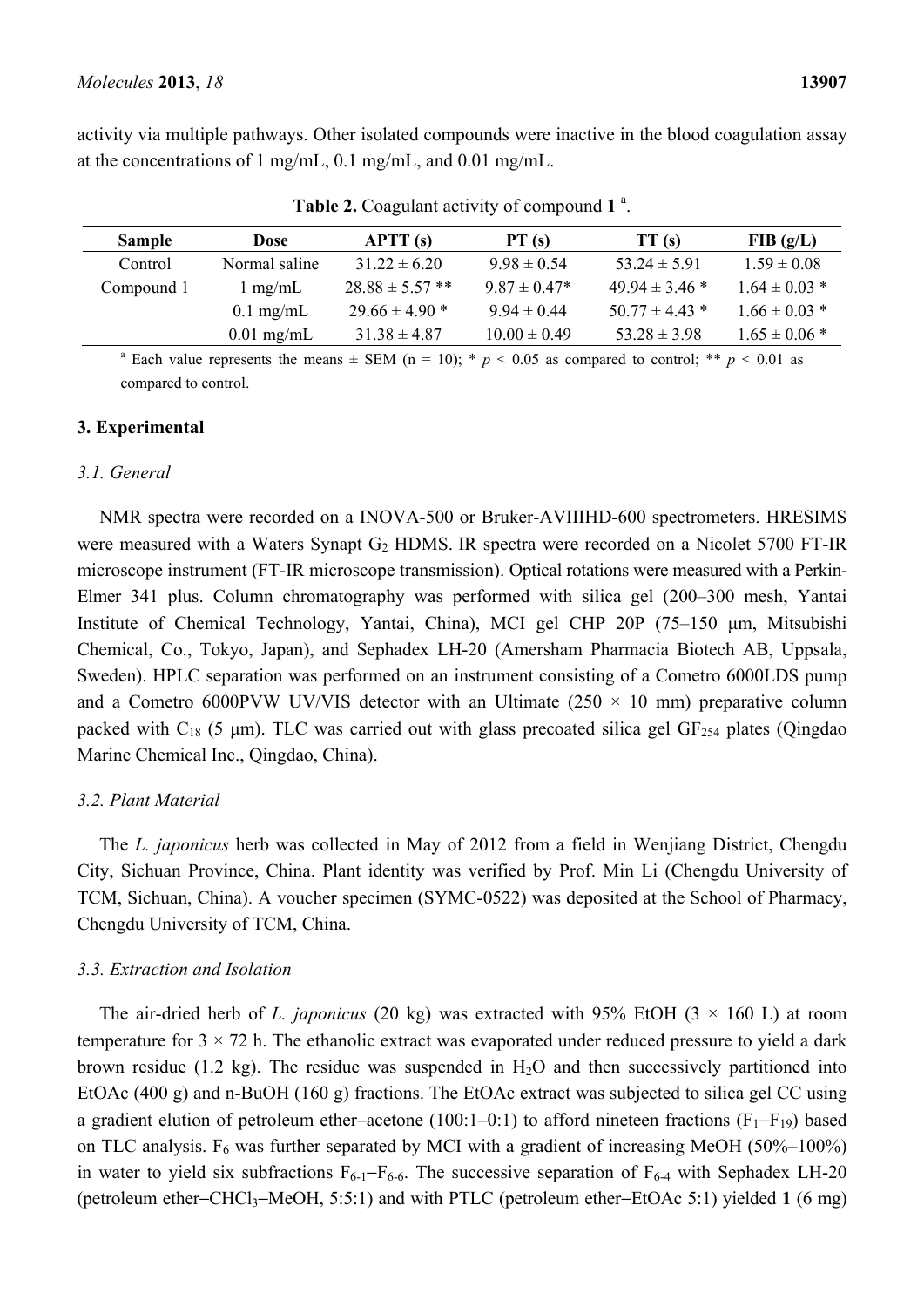and **2** (18 mg).  $F_{6-6}$  was purified via silica gel CC over petroleum ether–EtOAc (40:1–5:1) to get  $F_{6-6-1}$ –  $F_{6-6-4}$ . Separation of  $F_{6-6-2}$  by repeated PTLC (petroleum ether–EtOAc 5:1) and reversed-phase semipreparative HPLC (80% MeCN in H2O) yielded **3** (7 mg), **4** (21 mg), and **5** (26 mg).

*(*<sup>−</sup>)-3*α*-*Acetoxy*-6*β*-hydroxy-15,16-dinorlabd-8(9)-ene-13-yne-7-one (1): Colorless oil, [*α*]<sup>20</sup><sub>D</sub> = −17.3 (*c* = 0.10, MeOH); IR νmax: 3456, 3291, 2941, 2874, 2120, 1728, 1659, 1607, 1461, 1375, 1248, 1128, 1047, 930 cm<sup>-1</sup>; ESI-MS  $m/z$  355.2 [M+Na]<sup>+</sup>; HRESI-MS:  $m/z$  355.1883 [M+Na]<sup>+</sup> (calcd. for  $C_{20}H_{28}O_4$ Na, 355.1885); <sup>1</sup>H- and <sup>13</sup>C-NMR data see Table 1.

## *3.4. Blood Coagulation Assay [10]*

SD rats were lightly anesthetized with ether. Blood was immediately taken from the femoral artery and anticoagulated with 3.8% trisodium citrate (9:1, v/v). Plasma was obtained by centrifugation of the whole blood at 3,500 *g* for 10 min. Then, the plasma (200 μL) was mixed with 20 μL of tested compounds or normal saline and incubated for 5 min at 37 °C. PT, APTT, TT, and FIB were determined by an automatic coagulation analyzer (Sysmex CA-500, Kobe, Japan) according to the manufacturer's instructions. Data were expressed as mean  $\pm$  SEM (standard error of the mean) of at least three independent experiments. Statistical significance between two groups was determined using the Student's *t*-test and a *p*-value of <0.05 was considered as significant.

## **4. Conclusions**

Plants of the genus *Leonurus* are known to contain terpenoids, especially labdane diterpenoids. Previous phytochemical investigations on *L. japonicus* have led to the isolation of more than 35 labdane diterpenoids [4,9,11–17]. In the present study, two labdane diterpenoids **1**–**2** and three ergosterols **3**–**5** were obtained from the EtOAc soluble fraction of the EtOH extract of *L. japonicus*. It is worth mentioning that compound **1** is an unusual norditerpenoid with a new 15,16-dinorlabdane carbon skeleton. In addition, ergosterols were isolated from the genus *Leonurus* for the first time. In the *in vitro* assay, compound **1** showed an effect on blood coagulation. The APTT, PT, and TT were shortened and the FIB level was increased simultaneously by compound **1**, which suggested the compound was a potential coagulant.

## **Supplementary Materials**

Supplementary materials can be accessed at: http://www.mdpi.com/1420-3049/18/11/13904/s1.

## **Acknowledgments**

Financial support from the Natural Sciences Foundation of China (NSFC, Grant No. 81303209) and Sichuan Science and Technology Basic Research Program (Grant No. 2012JYZ005) is acknowledged.

## **Conflicts of Interest**

The authors declare no conflict of interest.